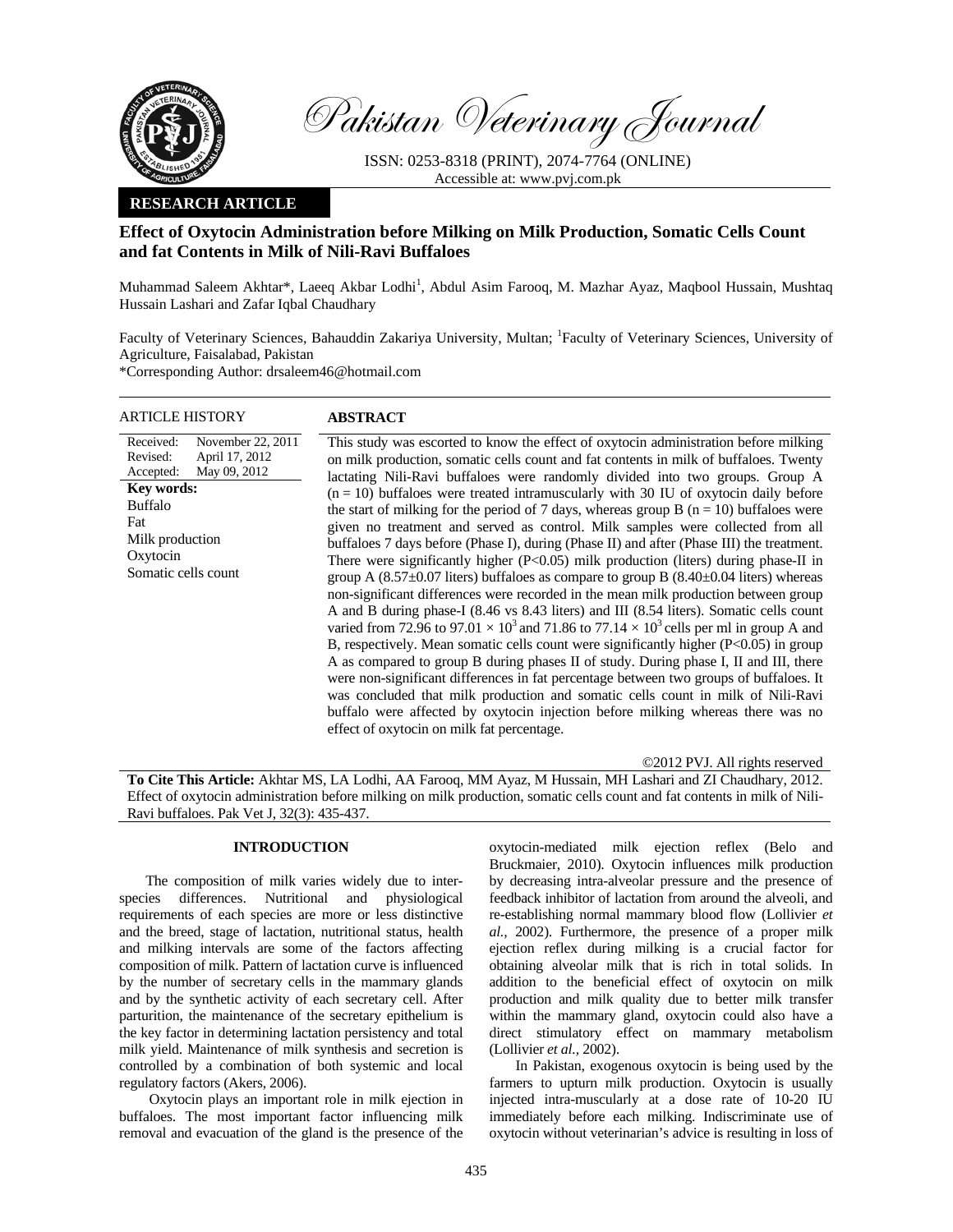both productive and reproductive performance of animals (Mustafa *et al.,* 2008).

Although there are several reports that exogenous oxytocin administration at the time of milking can raise milk production, but there are incongruity in the literature with respect to its effect on milk production and quality. According to Knight (1994), administration of large quantities of oxytocin (20 IU) over one week resulted in an increase in 15.5% milk production. Conversely, when oxytocin (20 IU) was administered to dairy cows over a couple of weeks, either before or after milking, milk production increased by 3%, regardless of the time of injection (Ballou *et al.,* 1993). Another study demonstrated that oxytocin injection (20 IU) prior to each milking for the entire lactation increased milk production by 11.6%; most of the increase in milk yield occurred during the descending phase of lactation (Nostrand *et al.,* 1991). Few reports, in cattle indicated either no or little effect of oxytocin on somatic cells count (SCC) (Millogo *et al.,* 2009). In buffaloes, effect of oxytocin on somatic cells count and other milk characteristics like fat percentage has not been studied so far. The present study was, therefore, designed with the objective to know the effect of exogenous oxytocin administration intramuscularly at the time of milking on somatic cells count, milk yield and fat percentage of milk of Nili-Ravi buffaloes.

## **MATERIALS AND METHODS**

**Selection and management of buffaloes:** Twenty lactating Nili-Ravi buffaloes in their early lactation were selected from the herd mentioned at Buffalo Research Institute (BRI), Pattoki, District Kasur during July to September 2011.

All buffaloes were in their 2nd to  $6<sup>th</sup>$  lactation having 6-9 liters of milk production and aged 6-11 years. These animals were managed in accordance with the feeding and management practices followed at BRI, Pattoki. The buffaloes were offered seasonal fodder *ad libitum*, and concentrate mixture (Cotton seed cake 10%, Maize 10%, Rape seed cake 5%, Wheat bran 34%, Maize gluten 24%, Molasses 15% and Mineral mixture 2%) approximately 3 kg per animal before the start of milking and have free access to clean water. Hand milking was done at 5:30 AM and 5:30 PM daily and the milk yields were recorded.

**Experimental treatment and sampling of milk:**  Buffaloes were divided into two groups i.e. group A and B, comprising of ten animals in each group. Group A buffaloes were treated intramuscularly with 30 IU (3 ml) of oxytocin (Lawrance Pharma, Pvt. Ltd) daily before the start of milking for the period of 7 days, whereas group B buffaloes were given no treatment and served as control. Milk samples were collected from all buffaloes during 21 days experiment, divided into three phases of 7 days each. The three phases were Phase-I (7 days before treatment), Phase-II (7 days during the treatment) and Phase-III (7 days after the treatment). Milk samples were collected from all buffaloes during 21days experiment, divided into three phases of 7 days each. Milk samples were composited in proportion of milk yield and were used for analysis of somatic cells count and fat percentage. The surf field mastitis test was used to check mastitis in experimental buffaloes.

**Analysis of milk samples:** Milk (about 100 ml) was sampled from each buffalo of group A and B for the determination of somatic cell count and fat percentage. Precautions were taken to obtain a uniform composite milk sample that was free of contaminations. Before collecting the milk samples, teats were carefully washed by fresh water and first two streaks of milk were thrown away. The samples were cooled immediately after collection. Determination of somatic cell count and milk fat percentage was completed within 36 hours after collection. For each milk sample, direct microscopic somatic cell count was carried out by the procedure described by Schalm *et al*. (1971). Milk fat was determined by the method of Marshall, (1993). Briefly, 11 ml milk sample and 1 ml amyl alcohol were gently added to 10 ml of sulfuric acid previously poured in each Gerber's acido-butyrometer and were judiciously mixed after properly closing the butyrometer with rubber stoppers. Then samples were centrifuged at 1100 rpm for 4 to 5 minutes. Butyrometer was then transferred to a water bath at 65°C for 3 minutes and then percentage of fat was noted down.

The mean  $(\pm SE)$  values for milk production, somatic cell count and fat in milk of experimental buffaloes were calculated. The data was statistically analyzed by 2-way (ANOVA) analysis of variance (Steel *et al.,* 2006). The values were considered significant at (P<0.05).

## **RESULTS**

The mean milk production in group A and B buffaloes during phase-I were 8.46 and 8.43 liters, whereas during phase-II, 8.57, 8.40 liters and during phase-III, the milk production in group A and B buffaloes were 8.54, 8.44 liters, respectively. There were non-significant (P>0.05) differences in mean milk production between group A and B during phase-I and III whereas significantly high (P<0.05) milk production was recorded during phase-II in group A buffaloes in comparison with group B (Table 1).

The mean somatic cell count in group A and B buffaloes were  $72.86 \times 10^3$ ,  $71.86 \times 10^3$  and  $97.01 \times 10^3$ , 77.14 $\times$ 10<sup>3</sup> and 87.43 $\times$ 10<sup>3</sup>, 75.71 $\times$ 10<sup>3</sup> cells per ml during phase-I, II and III, respectively (Table 1). The mean somatic cell count was significantly higher (P<0.05) in group A as compared to group B during phase-II whereas, non-significant differences (P>0.05) were recorded in somatic cells count between group A and B during phase-I and phase-III (Table 1).

The mean fat percentage was 5.36, 5.37 (phase-I), 5.36, 5.39 (phase-II) and 5.39, 5.34 (phase-III) in group A and B buffaloes, respectively. During phase I, II and III, there were non-significant differences (P>0.05) in fat percentage between two groups of buffaloes.

### **DISCUSSION**

In the present study the milk production, somatic cell count and fat percentage were determined in control and treatment group buffaloes, 7 days before, during and 7 days after oxytocin injection.